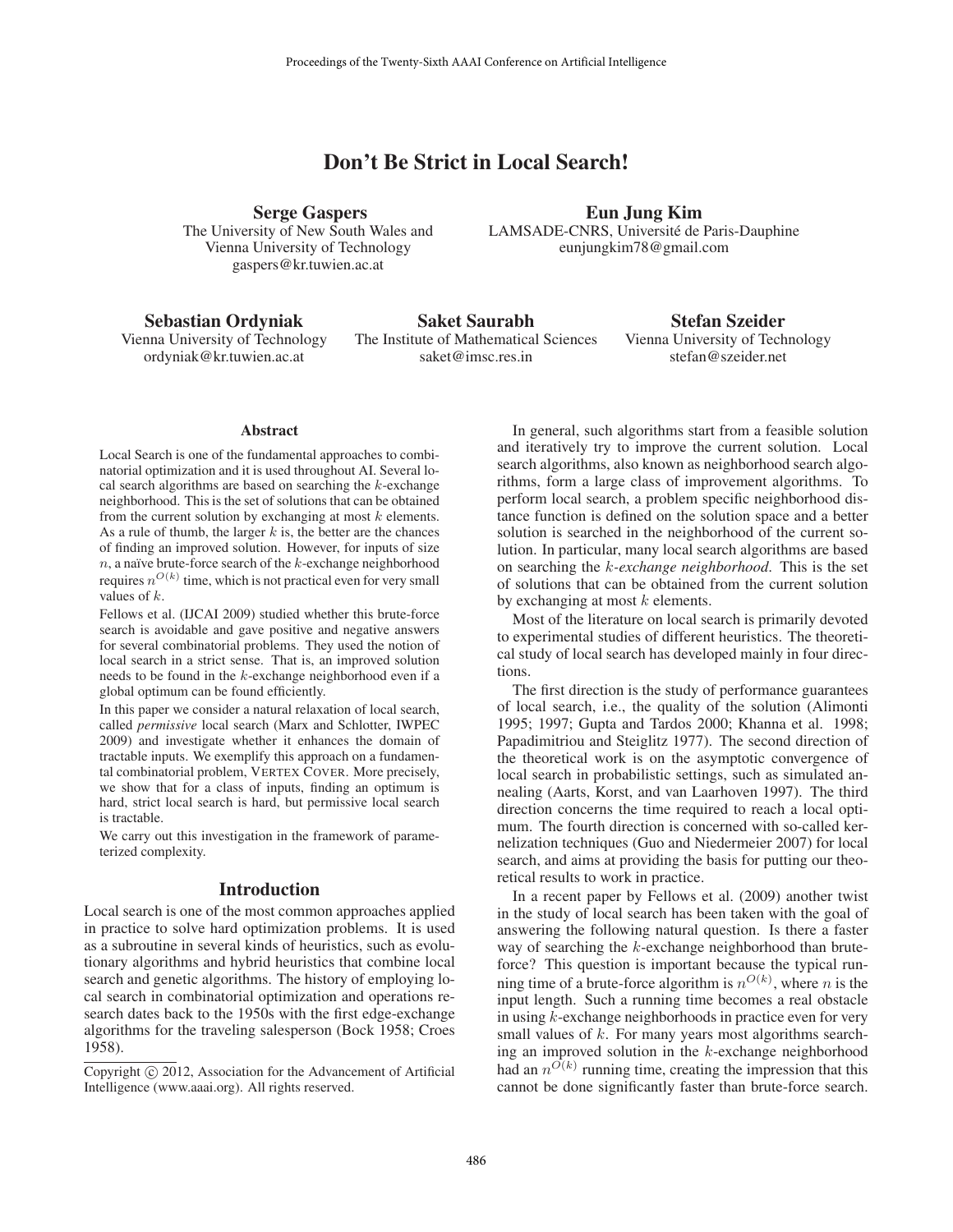But is there mathematical evidence for this common belief? Or is it possible for some problems to search  $k$ -exchange neighborhoods in time  $O(f(k)n^c)$ , where c is a small constant, which can make local search much more powerful?

An appropriate tool to answer all these questions is *parameterized complexity*. In the parameterized complexity framework, for decision problems with input size  $n$ , and a parameter  $k$ , the goal is to design an algorithm with running time  $f(k)n^{\mathcal{O}(1)}$ , where f is a function of k alone. Problems having such an algorithm are said to be *fixed parameter tractable (FPT)*. There is also a theory of hardness that allows us to identify parameterized problems that are not amenable to such algorithms. The hardness hierarchy is represented by  $W[i]$  for  $i \geq 1$ . The theory of parameterized complexity was developed by Downey and Fellows (1999). For recent developments, see the book by Flum and Grohe (2006).

In this paper we consider two variants of the local search problem for the well-known VERTEX COVER problem, that is, the *strict* and the *permissive* variant of local search (Marx and Schlotter 2011; Krokhin and Marx). In the strict variant the task is to either determine that there is no better solution in the k-exchange neighborhood, or to find a better solution in the  $k$ -exchange neighborhood. In the permissive variant, however, the task is to either determine that there is no better solution in the  $k$ -exchange neighborhood, or to find a better solution, which may or may not belong to the k-exchange neighborhood. Thus, permissive local search does not require the improved solution to belong to the local neighborhood, but still requires that at least the local neighborhood has been searched before abandoning the search. It can therefore be seen as a natural relaxation of strict local search with the potential to make local search applicable to a wider range of problems or instances. Indeed, we will present a class of instances for VERTEX COVER where strict local search is W[1]-hard, but permissive loal search is FPT.

In heuristic local search, there is an abundance of techniques, such as random restarts and large neighborhood search, to escape local minima and boost the performance of algorithms (Hoos and Stützle 2004). Permissive local search is a specific way to escape the strictness of local search, but allows a rigorous analysis and performance guarantees.

Relevant results. Recently, the parameterized complexity of local search has gained more and more attention. Starting with the first breakthrough in this area by Marx (2008) who investigated the parameterized complexity of TSP, several positive and negative results have been obtained in many areas of AI. For instance, the local search problem has already been investigated for a variant of the feedback edge set problem (Khuller, Bhatia, and Pless 2003), for the problem of finding a minimum weight assignment for a Boolean constraint satisfaction instance (Krokhin and Marx), for the stable marriage problem with ties (Marx and Schlotter 2011), for combinatorial problems on graphs (Fellows et al. 2009), for feedback arc set problem on tournaments (Fomin et al. 2010), for the satisfiability problem (Szeider 2011), and for Bayesian network structure learning (Ordyniak and Szeider 2010).

Our results. We investigate local search for the fundamental VERTEX COVER problem. This well-known combinatorial optimization problem has many applications (Abu-Khzam et al. 2004; Gomes et al. 2006) and is closely related to two other classic problems, INDEPENDENT SET and CLIQUE. All our results for VERTEX COVER also hold for the INDEPENDENT SET problem, and for the CLIQUE problem on the complement graph classes.

- We give the first compelling evidence that it is possible to enhance the tractability of local search problems if permissive local search is considered instead of strict local search. Indeed, the permissive variant allows us to solve the local search problem for VERTEX COVER for a significantly larger class of sparse graphs than strict local search.
- We show that the strict local search VERTEX COVER problem remains  $W[1]$ -hard for special sparse instances, improving a result from Fellows et al. (2009). On the way to this result we introduce a size-restricted version of a Hall set problem which be believe to be interesting in its own right.
- We answer a question of Krokhin and Marx in the affirmative, who asked whether there was a problem where finding the optimum is hard, strict local search is hard, but permissive local search is FPT.

## **Preliminaries**

The *distance* between two sets  $S_1$  and  $S_2$  is  $dist(S_1, S_2)$  =  $|S_1 \cup S_2| - |S_1 \cap S_2|$ . We say that  $S_1$  is in the *k*-exchange *neighborhood* of  $S_2$  if  $dist(S_1, S_2) \leq k$ . If we consider a universe V with  $S_1, S_2 \subseteq V$ , the characteristic functions of  $S_1$  and  $S_2$  with respect to V are at Hamming distance at most k if  $dist(S_1, S_2) \leq k$ .

All graphs considered in this paper are finite, undirected, and simple. Let  $G = (V, E)$  be a graph,  $S \subseteq V$  be a vertex set, and  $u, v \in V$  be vertices. The *distance*  $dist(u, v)$ between  $u$  and  $v$  is the minimum number of edges on a path from u to v in G. The *(open)* neighborhood of v is  $N(v) =$  $\{u \in V \mid uv \in E\}$ , i.e., the vertices at distance one from v, and its *closed neighborhood* is  $N[v] = N(v) \cup \{v\}$ . We also define  $N(S) = \bigcup_{u \in S} N(u) \setminus S$  and  $N[S] = N(S) \cup S$ . More generally,  $N^d(S)$  and  $N^d[S]$  denote the set of vertices at distance  $d$  and at distance at most  $d$  from a vertex in  $S$ , respectively. We write  $N^{d}(v)$  and  $N^{d}[v]$  for  $N^{d}(\lbrace v \rbrace)$  and  $N^{d}[\lbrace v \rbrace]$ , respectively. The *degree* of v is  $d(v) = |N(v)|$ . These notations may be subscripted by  $G$ , especially if the graph is not clear from the context.

The graph  $G \setminus S$  is obtained from G by removing all vertices in S and all edges incident to vertices in S. The subgraph of G *induced* by S is  $G \setminus (V \setminus S)$  and it is denoted  $G[S]$ . The set S is a *vertex cover* of G if  $G \setminus S$  has no edge. The set S is an *independent set* of G if G[S] has no edge. The graph G is *bipartite* if its vertex set can be partitioned into two independent sets  $A$  and  $B$ . In this case, we also denote the graph by a triple  $G = (A, B, E)$ .

The instances considered in this paper are d-degenerate graphs.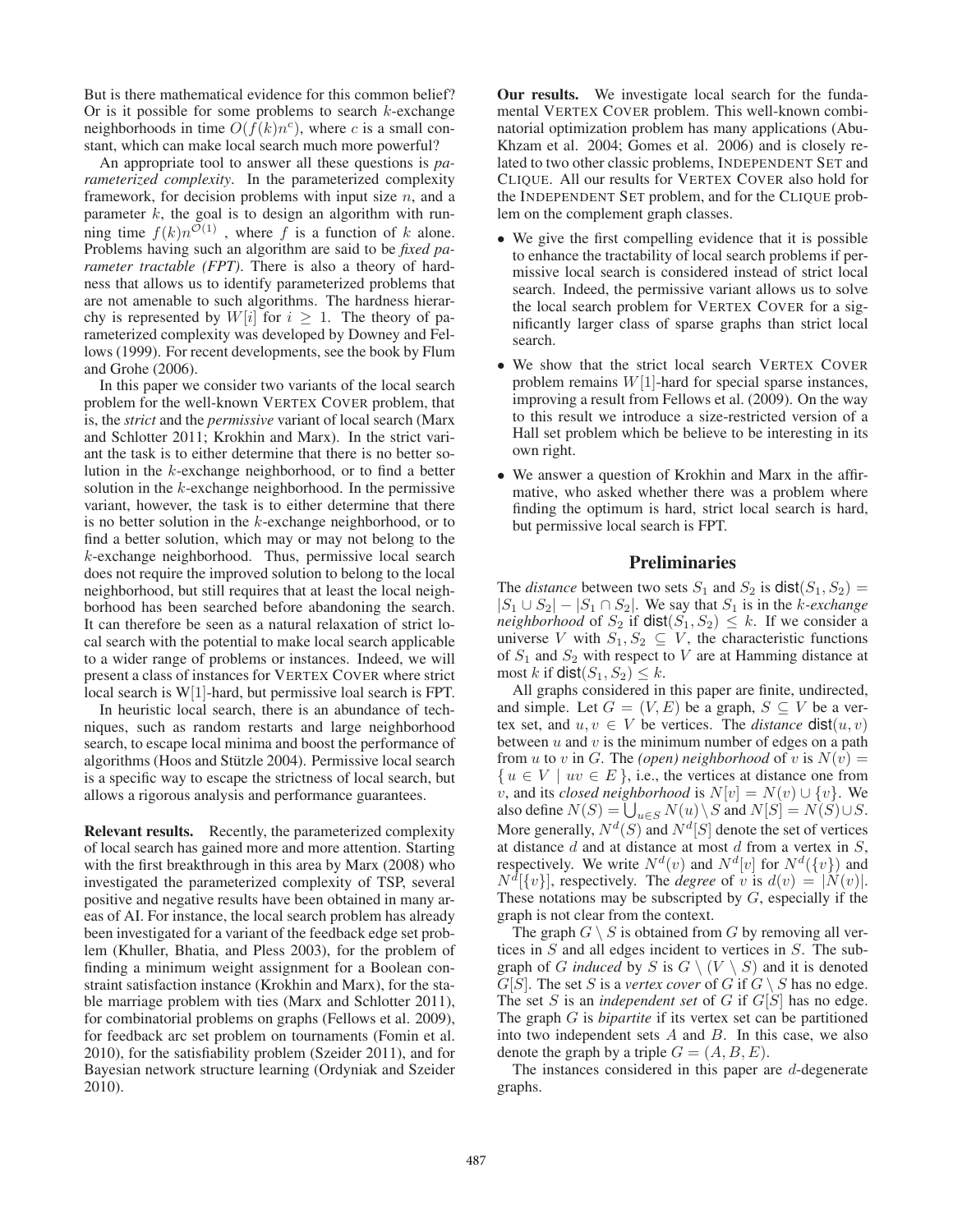The *degeneracy* of  $G$  is the minimum  $d$  such that every subgraph of  $G$  has a vertex of degree at most  $d$ . Degeneracy is a fundamental sparsity measure of graphs. A graph  $G'$  is obtained from G by *subdividing* an edge  $xy \in E$  if G' is obtained by removing the edge  $xy$ , and adding a new vertex  $z_{xy}$  and edges  $xz_{xy}$  and  $z_{xy}y$ . A graph  $G'$  is obtained from  $\tilde{G}$  by *subdividing* an edge  $xy \in E$  *twice* if  $G'$  is obtained by removing the edge  $xy$ , and adding new vertices  $z_{xy}$  and  $z'_{xy}$  and edges  $xz_{xy}$ ,  $z_{xy}z'_{xy}$  and  $z'_{xy}y$ . The graph G is 2-*subdivided* if G can be obtained from a graph  $G'$  by subdividing each edge of  $G'$  twice.

### Hardness proofs

In this section we show that strict local search for VERTEX COVER is W[1]-hard on 2-subdivided graphs.

| <b>LS-VERTEX COVER</b> |                                             |  |
|------------------------|---------------------------------------------|--|
| Input:                 | A graph $G = (V, E)$ , a vertex cover       |  |
|                        | $S \subseteq V$ of G, and an integer k.     |  |
| Parameter:             | The integer $k$ .                           |  |
| Ouestion:              | Is there a vertex cover $S' \subseteq V$ in |  |
|                        | the $k$ -exchange neighborhood of $S$ with  |  |
|                        | S'  <  S ?                                  |  |

Our proof will strengthen the following result of Fellows et al. (2009).

Theorem 1 (Fellows et al., 2009). LS-VERTEX COVER *is* W[1]*-hard and remains* W[1]*-hard when restricted to 3 degenerate graphs.*

As 2-subdivided graphs are 2-degenerate, our result implies that LS-VERTEX COVER is W[1]-hard when restricted to 2-degenerate graphs as well.

We first show that the following intermediate problem is W[1]-hard for 2-subdivided graphs.

| <b>HALL SET</b> |                                                  |
|-----------------|--------------------------------------------------|
| Input:          | A bipartite graph $G = (A, B, E)$ and an         |
|                 | integer $k$ .                                    |
| Parameter:      | The integer $k$                                  |
| Ouestion:       | Is there a set $S \subseteq A$ of size at most k |
|                 | such that $ N(S)  <  S $ ?                       |

As HALL SET is a very natural problem related to matching theory, and to give an intuition for the W[1]-hardness proof for HALL SET restricted to 2-subdivided graphs, we first show that HALL SET is W[1]-hard on general graphs.

Lemma 2. HALL SET *is* W[1]*-hard.*

*Proof.* We prove the lemma by a parameterized reduction from CLIQUE, which is W[1]-hard (Downey and Fellows 1999).

| <b>CLIQUE</b> |                                    |
|---------------|------------------------------------|
| Input:        | A graph $G$ and an integer $k$ .   |
| Parameter:    | The integer $k$ .                  |
| Ouestion:     | Does G have a clique of size $k$ ? |



Figure 1: Reduction from Lemma 2 illustrated for one edge of  $G$ .



Figure 2: Reduction from Lemma 3 illustrated for one edge of G.

Let  $(G, k)$  be an instance for CLIQUE. We construct an instance  $(G', k')$  for HALL SET as follows. Set  $k' := \binom{k}{2}$ . Subdivide each edge e of G by a new vertex  $v_e$ , then add a set of t new vertices  $U = \{u_1, \ldots, u_t\}$ , with  $t := k'-k-1$ , and add an edge  $v_e u$  for each  $e \in E$  and  $u \in U$ . Set  $A :=$  $\{v_e \mid e \in E\}$  and  $B := V \cup U$ .

Suppose  $G$  has a clique  $C$  of size  $k$ . Consider the set  $S := \{ v_e \in A \mid e \subseteq C \}$ , i.e., the set of vertices introduced in G' to subdivide the edges of C. Then,  $|S| = {k \choose 2} = k'$ . Moreover,  $|N(S)| = |C \cup U| = k + t = k' - 1$ . Thus, S is a Hall set of size  $k'$ .

On the other hand, suppose  $S \subseteq A$  is a Hall Set of size at most k'. As  $S \neq \emptyset$ , we have that  $U \subseteq N(S)$ . Since each vertex from S has two neighbors in V, we have  $|S| \leq$  $\binom{|V \cap N(S)|}{2}$ . From  $|S| > t + |V \cap N(S)|$  it follows that  $|S| - {k \choose 2} + k + 1 > |V \cap N(S)|$ , which can only be achieved if  $|S| = {k \choose 2}$  and  $|V \cap N(S)| = k$ . But then,  $V \cap N(S)$  is a clique of size  $k$  in  $G$ .

We now generalize the above proof and reduce CLIQUE to HALL SET restricted to 2-subdivided graphs.

Lemma 3. HALL SET *is* W[1]*-hard even if restricted to* 2 *subdivided graphs.*

*Proof.* Let  $(G, k)$  be an instance for CLIQUE. We construct an instance  $(G', k')$  for HALL SET as follows. Set  $t = \binom{k}{2}$  –  $k - 1$  and  $k' = (3 + t) \cdot \binom{k}{2}$ . Subdivide each edge e of G by a new vertex  $v_e$ . Then add a set of t new vertices  $U = \{u_1, \ldots, u_t\}$ , and add an edge  $v_e u$  for each  $e \in E$ and  $u \in U$ . This graph is bipartite with bipartition  $(A, B)$ where  $A := \{ v_e \mid e \in E \}$  and  $B := V \cup U$ . Now, make a 2-subdivision of each edge. Choose  $A' \supseteq A$  and  $B' \supseteq B$  so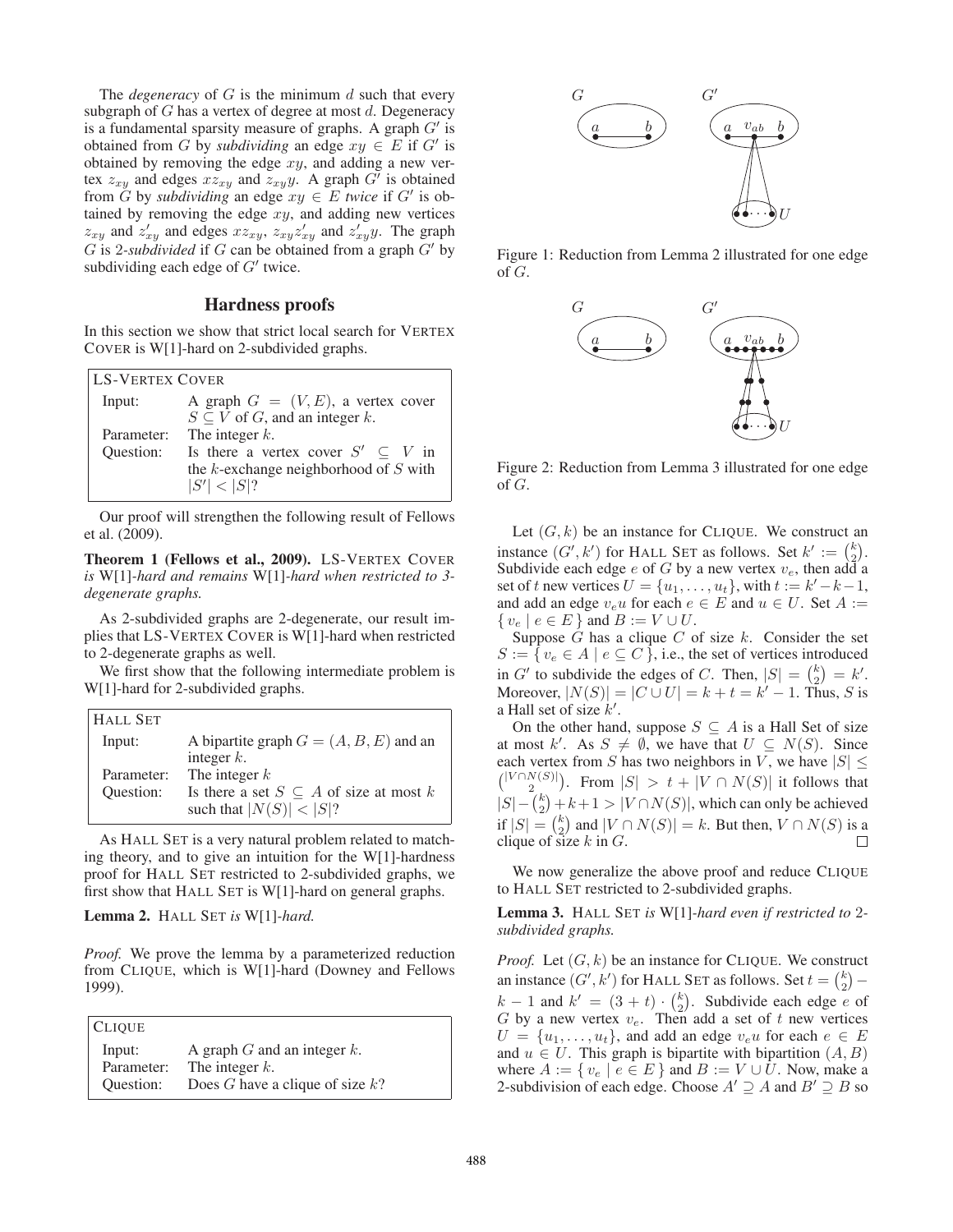that  $(A', B')$  is a bipartition of the vertex set of the resulting graph  $G' = (V', E')$ .

Suppose  $G$  has a clique  $C$  of size  $k$ . Consider the set  $S := \{ v_e \in A \mid e \subseteq C \}$ , i.e., the set of vertices introduced to subdivide the edges of C. Set  $S' := S \cup N_{G'}^2(S)$ . Then,  $S' \subseteq A'$  and  $|S'| = (3 + t)\binom{k}{2} = k'$ . Moreover,  $|N(S')| =$  $|C \cup N_{G'}(S) \cup U| = k + (2+t)\binom{k}{2} + t = k' - 1$ . Thus, S' is a Hall set of size  $k'$ .

On the other hand, suppose  $S \subseteq A$  is a Hall Set of G' of size at most k'. Set  $S^i := S$  and exhaustively apply the following rule.

**Minimize** If there is a vertex  $v \in A$  such that  $\emptyset \neq S' \cap A$  $({v} \cup N^2(v)) \neq {v} \cup N^2(v)$ , then remove  ${v} \cup N^2(v)$ from  $S'$ .

To see that the resulting  $S'$  is a Hall Set in  $G'$ , consider a set  $S_2$  that is obtained from a Hall Set  $S_1$  by one application of the **Minimize** rule. Suppose  $v \in A$ such that  $\emptyset \neq S_1 \cap (\{v\} \cup N^2(v)) \neq \{v\} \cup N^2(v)$  but  $S_2 \cap (\{v\} \cup N^2(v)) = \emptyset$ . If  $v \notin S_1$ , then removing a vertex  $u \in N^2(v)$  from  $S_1$  decreases  $|S_1|$  by one and  $|N(S_1)|$  by at least one; namely the vertex in  $N(u) \cap N(v)$  disappears from  $N(S_1)$  when removing v from  $S_1$ . After removing all vertices in  $N^2(v)$  from  $S_1$ , we obtain a set  $S_2$  such that  $|N(S_1)| - |N(S_2)| \ge |S_1| - |S_2|$ . As  $|N(S_1)| \le |S_1| - 1$ , we obtain that  $|N(S_2)| \leq |S_2| - 1$  and therefore,  $S_2$  is a Hall Set of size at most k'. On the other hand, if  $v \in S_1$ , then there is a vertex  $u \in N^2(v) \setminus S_1$ . Then, removing v from  $S_1$  decreases  $|S_1|$  by one and  $|N(S_1)|$  by at least one; namely, the vertex in  $N(u) \cap N(v)$  disappears from  $N(S_1)$ when removing v from  $S_1$ . Thus,  $S_1 \setminus \{v\}$  is a Hall Set of size at most  $k'$  and we can appeal to the previous case with  $S_1 := S_1 \setminus \{v\}.$ 

We have now obtained a Hall set  $S'$  of size at most  $k'$ such that for every  $v \in A$ , either  $S' \cap (\{v\} \cup N^2(v)) = \emptyset$  or  $\{v\} \cup N^2(v) \subseteq \dot{S}'$ 

As  $S' \neq \emptyset$ , we have that  $U \subseteq N(S')$ . Expressing the size of  $S'$  in terms of vertices from  $A$  we obtain that

$$
|S'| = (3+t)|S' \cap A|.
$$

Similarly, we express  $|N(S')|$ , which contains all vertices from  $N(S' \cap A)$ , all vertices in U and some vertices from  $V \cap N^3(S')$ .

$$
|N(S')| = (2+t)|S' \cap A| + t + |V \cap N^3(S')|.
$$

Now,

$$
|S'| > |N(S')|
$$
  
(3 + t)|S' \cap A| > (2 + t)|S' \cap A| + t + |V \cap N<sup>3</sup>(S')|  
|S' \cap A| -  $\binom{k}{2}$  > |V \cap N<sup>3</sup>(S')| - k - 1.

Since there are two vertices in  $V \cap N^3(v)$  for each vertex  $v \in S' \cap A$ , we have  $|S' \cap A| \leq {|\nV \cap N^3(S')| \choose 2}$ . Moreover,  $|S' \cap A| \leq \frac{k'}{3+t} = {k \choose 2}$ . Therefore, the previous inequality can only be satisfied if  $|S' \cap A| = {k \choose 2}$  and  $|V \cap N^3(S')| = k$ . Then,  $|V \cap N^3(S')|$  is a clique of size k in G.  $\Box$ 

Finally, we rely on the previous lemma to establish W[1] hardness of LS-VERTEX COVER for 2-subdivided graphs. The reduction will make clear that the HALL SET problem captures the essence of the LS-VERTEX COVER problem.

Theorem 4. LS-VERTEX COVER *is* W[1]*-hard when restricted to 2-subdivided graphs.*

*Proof.* The proof uses a reduction from HALL SET restricted to 2-subdivided graphs. Let  $(G, k)$  be an instance for HALL SET where  $G = (A, B, E)$  is a 2-subdivided graph. The set A is a vertex cover for G. Consider  $(G, A, k')$ , with  $k' := 2k - 1$  as an instance for LS-VERTEX COVER.

Let  $S \subseteq A$  be a Hall Set of size at most k for G, i.e.,  $|N(S)| < |S|$ . Then,  $(A \setminus S) \cup N(S)$  is a vertex cover for G of size at most  $|A| - 1$ . Moreover, this vertex cover is in the  $k'$ -exchange neighborhood of  $A$ .

On the other hand, let  $C$  be a vertex cover in the  $k'$ exchange neighborhood of A such that  $|C| < |A|$ . Set  $C' := \overline{C}$ . If  $|\overline{A} \setminus C| > k$ , then add  $|A \setminus C| - k$  vertices from  $A \setminus C$  to  $C'$ . The resulting set  $C'$  is also in the k'-exchange neighborhood of A and  $|\tilde{C}'|$  < |A|. Set  $S := A \setminus C'$ . Then,  $|S| \leq k$ . As C' is a vertex cover,  $N(S) \subseteq C'$ . But since C' is smaller than A, we have that  $|C' \cap B| \leq |S| - 1$  Therefore,  $|N(S)| \leq |C' \cap B| \leq |S| - 1$ , which shows that S is a Hall Set of size at most  $k$  for  $G$ .  $\Box$ 

# FPT Algorithm

In this section we will show that the permissive version of LS-VERTEX COVER is fixed-parameter tractable for a generalization of 2-subdivided graphs.

| <b>PLS-VERTEX COVER</b> |                                               |  |
|-------------------------|-----------------------------------------------|--|
| Input:                  | A graph $G$ , a vertex cover $S$ , and a pos- |  |
|                         | itive integer $k$ .                           |  |
| Parameter:              | The integer $k$ .                             |  |
| Task:                   | Determine that $G$ has no vertex cover $S'$   |  |
|                         | with $dist(S, S') \leq k$ and $ S'  <  S $ or |  |
|                         | find a vertex cover S'' with $ S''  <  S $ .  |  |

The initial algorithm will be randomized, and we will exploit the following pseudo-random object and theorem to derandomize it.

Definition 1 (Naor, Schulman, and Srinivasan, 1995). *An*  $(n, t)$ -universal set F *is a set of functions from*  $\{1, \ldots, n\}$ *to*  $\{0, 1\}$ *, such that for every subset*  $S \subseteq \{1, \ldots, n\}$  *with*  $|S| = t$ , the set  $\mathcal{F}|_S = \{ f|_S \mid f \in \mathcal{F} \}$  is equal to the set  $2^S$ *of all the functions from*  $S$  *to*  $\{0, 1\}$ *.* 

Theorem 5 (Naor, Schulman, and Srinivasan, 1995). *There is a deterministic algorithm with running time*  $O(2^t t^{O(\log t)} n \log n)$  that constructs an  $(n, t)$ -universal set  $\mathcal F$  such that  $|\mathcal F|=2^t t^{O(\log t)}\log n$ .

Our FPT algorithm will take as input a  $\beta$ -separable graph.

Definition 2. *For a fixed non-negative integer* β*, a graph*  $G = (V, E)$  *is*  $\beta$ -separable *if there exists a bipartition of* V *into*  $V_1$  *and*  $V_2$  *such that* 

- *for each*  $v \in V_1$ ,  $|N(v) \cap V_1| \leq \beta$ *, and*
- *for each*  $w \in V_2$ ,  $|N(w)| \leq \beta$ .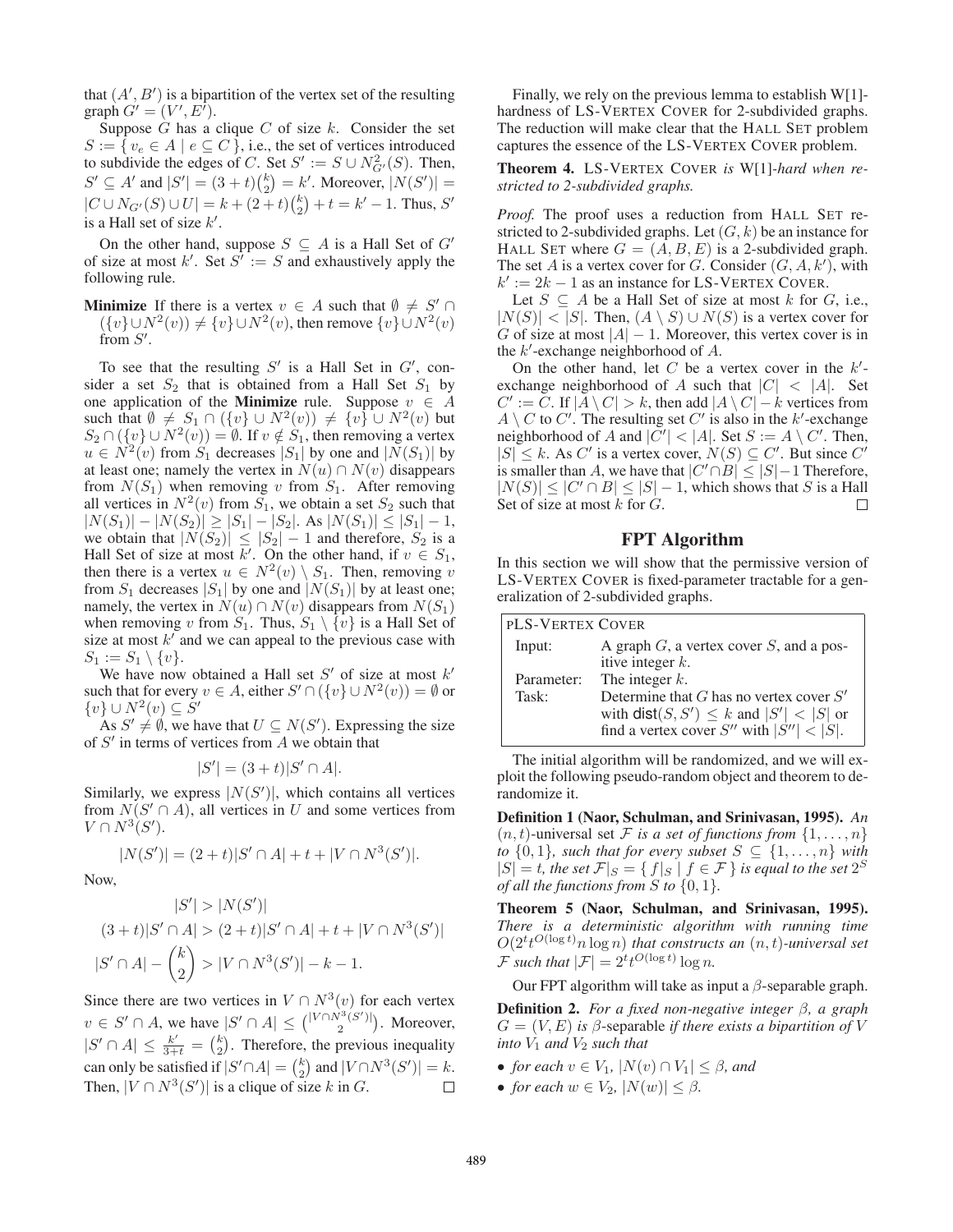*A bipartition of* V *satisfying these properties is a partition* certifying β-separability*. By* G(β) *we denote the set of all* β*-separable graphs.*

**Remark 1.** Observe that a graph of degree at most  $d$ is d-separable. Similarly every 2-subdivided graph is 2 separable.

The following lemma characterizes solutions for PLS-VERTEX COVER that belong to the  $k$ -exchange neighborhood of S.

**Lemma 6.** Let  $G = (V, E)$  be a graph, S be a vertex cover *of* G *and* k *be a positive integer. Then there exists a vertex cover* S' such that  $|S'| < |S|$  and  $dist(S, S') \leq k$  if and *only if there exists a set*  $S^* \subseteq S$  *such that* 

*1.* S ∗ *is an independent set,*

2.  $|N(S^*) \setminus S| < |S^*|$ , and

3.  $|N(S^*) \setminus S| + |S^*| \leq k$ .

*Proof.* We first show the forward direction of the proof. Let  $S^* = S \setminus S'$ . Since  $I = V \setminus S'$  is an independent set and  $S^* \subseteq I$  we have that  $S^*$  is an independent set. Furthermore, since  $S^*$  is in I we have that  $N(S^*) \subseteq S'$  and in particular  $N(S^*) \setminus S$  is the set of vertices that are present in  $\tilde{S}'$  but not in S. Since  $|S'| < |S|$  we have that  $|N(S^*) \setminus S| < |S^*|$ and by the fact that  $dist(S, S') \leq k$  we have that  $|N(S^*) \setminus S'|$  $|S| + |S^*| \leq k$ . For the reverse direction it is easy to see that  $(S \setminus S^*) \cup (N(S^*) \setminus S)$  is the desired S'. This completes the proof.  $\Box$ 

To obtain the FPT algorithm for PLS-VERTEX COVER on  $G(\beta)$  we will use Lemma 6. More precisely, our strategy is to obtain an FPT algorithm for finding a subset  $Q \subseteq S$  such that Q is an independent set and  $S^* \subseteq Q$ . Here,  $S^*$  is as described in Lemma 6. Thus, our main technical lemma is the following.

Lemma 7. *Let* β *be a fixed non-negative integer. Let* G *be a* β*-separable graph,* S *be a vertex cover of* G *and* k *be a positive integer. There is a*  $O(2^q q^{O(\log q)} n \log n)$  *time algorithm finding a family* Q *of subsets of* S *such that (a)*  $|\mathcal{Q}| \leq 2^q q^{O(\log q)} \log n$ , *(b)* each  $Q \in \mathcal{Q}$  is an independent *set, and (c) if there exists a* S <sup>∗</sup> *as described in Lemma 6, then there exists a*  $Q \in \mathcal{Q}$  *such that*  $S^* \subseteq Q$ *. Here,*  $q = k + \beta k$ *.* 

We postpone the proof of Lemma 7 and first give the main result that uses Lemma 7 crucially.

**Theorem 8.** *Let*  $\beta$  *be a fixed non-negative integer.* PLS-VERTEX COVER *is FPT on* G(β) *with an algorithm running in time*  $2^q q^{O(\log q)} n^{O(1)}$ *, where*  $q = k + \beta k$ *.* 

*Proof.* Let G be the input graph from  $\mathcal{G}(\beta)$ , S be a vertex cover of G, and k be a positive integer. Fix  $q = k + \beta k$  and  $I = V \setminus S$ . We first apply Lemma 7 and obtain a family Q of subsets of S such that (a)  $|Q| \leq 2^q q^{O(\log q)} \log n$  and (b) each  $Q \in \mathcal{Q}$  is an independent set. The family Q has the additional property that if there exists a set  $S^*$  as described in Lemma 6, then there exists a  $Q \in \mathcal{Q}$  such that  $S^* \subseteq Q$ .

For every  $Q \in \mathcal{Q}$ , the algorithm proceeds as follows. Consider the bipartite graph  $G[Q \cup I]$ . Now in polynomial time check whether there exists a subset  $W \subseteq Q$  such that

 $|N(W)| < |W|$  in  $G[Q \cup I]$ . This is done by checking Halls' condition that says that there exists a matching saturating Q if and only if for all  $A \subseteq Q$ ,  $|N(A)| \ge |A|$ . A polynomial time algorithm that finds a maximum matching in a bipartite graph can be used to find a violating set  $A$  if there exists one. See Kozen (1991) for more details. Returning to our algorithm, if we find such set  $W$  then we return  $S' = (S \setminus \overline{W}) \cup N(W)$ . Clearly, S' is a vertex cover and  $|S'| < |S|$ . Now we argue that if for every  $Q \in \mathcal{Q}$  we do not obtain the desired  $W$ , then there is no vertex cover  $S'$ such that  $|S'| < |S|$  and  $dist(S, S') \leq k$ . However, this is guaranteed by the fact that if there would exist such a set  $S'$ , then by Lemma 6 there exist a desired  $S^*$ . Thus, when we consider the set  $Q \in \mathcal{Q}$  such that  $S^* \subseteq Q$  then we would have found a  $W \subseteq Q$  such that  $|N(W)| < |W|$  in  $G[Q \cup I]$ . This proves the correctness of the algorithm. The running time of the algorithm is governed by the size of the family Q. This completes the proof. П

To complete the proof of Theorem 8, the only remaining component is a proof of Lemma 7 which we give below.

*Proof of Lemma 7.* Let G be a  $\beta$ -separable graph, S be a vertex cover of  $G$ , and  $k$  be a positive integer. By the proof of Lemma 6 we know that if there exists a vertex cover  $S'$ such that  $|S'| < |S|$  and  $dist(S, S') \leq k$  then there exists a set  $S^* \subseteq S$  such that

- 1.  $S^*$  is an independent set,
- 2.  $|N(S^*) \setminus S| < |S^*|$ , and
- 3.  $|N(S^*) \setminus S| + |S^*| \leq k$ .

We first give a randomized procedure that produces a family Q satisfying the properties of the lemma with high probability. In a second stage, we will derandomize it using universal sets. For our argument we fix one such  $S^*$ and let  $V_1$  and  $V_2$  be a partition certifying  $\beta$ -separability of G. Let  $S_1 = S^* \cap V_1$  and  $S_2 = S^* \cap V_2$ . Since G is a  $\beta$ -separable graph, we have that  $|N[S_1] \cap (V_1 \cap S)| +$  $|N[S_2] \cap S| \leq \beta |S_1| + |S_1| + \beta |S_2| + |S_2| \leq k + \beta k.$ We also know that  $|S^*| \leq k$ . Let  $q = k + \beta k$  and  $A = (N[S_1] \cap (V_1 \cap S)) \cup (N[S_2] \cap S)$ . Now, uniformly at random color the vertices of S with  $\{0, 1\}$ , that is, color each vertex of S with 0 with probability  $\frac{1}{2}$  and with 1 otherwise. Call this coloring f. The probability that for all  $x \in S^*$ ,  $f(x) = 0$  and for all  $y \in (\hat{A} \setminus S^*)$ ,  $f(y) = 1$ , is

$$
\frac{1}{2^{|A|}}\geq \frac{1}{2^q}.
$$

Given the random coloring f we obtain a set  $Q(f) \subseteq S$  with the following properties

- $Q(f)$  is an independent set; and
- with probability at least  $2^{-q}$ ,  $S^* \subseteq Q(f)$ .

We obtain the set  $Q(f)$  as follows.

Let  $C_0 = \{ v \mid v \in S, f(v) = 0 \}$ , that is,  $C_0$  contains all the vertices of  $S$  that have been assigned 0 by  $f$ . Let  $C_0^1 \subseteq C_0 \cap V_2$  be the set of vertices that have degree at least 1 in  $G[C_0]$ . Let  $C'_0 := C_0 \setminus C_0^1$ . Let  $E'_0$  be the set of edged in the induced graph  $G[C_0]$  and  $V(E'_0)$  be the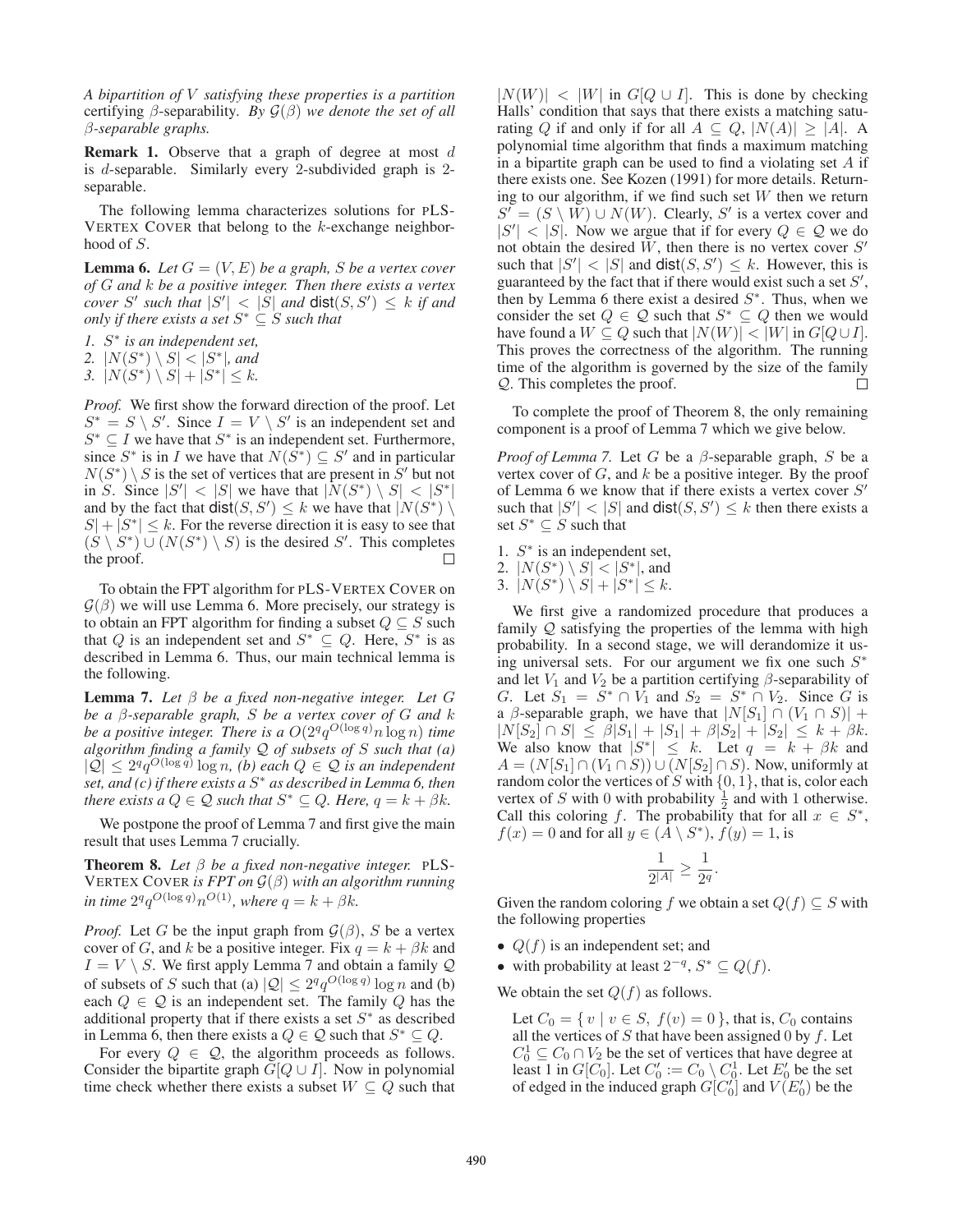set of end-points of the edges in  $E'_0$ . Define  $Q(f) :=$  $C'_0 \setminus V(E'_0).$ 

By the procedure it is clear that  $Q(f)$  is an independent set. However, note that it is possible that  $Q(f) = \emptyset$ . Now we show that with probability at least  $e^{-q}$ ,  $S^* \subseteq Q(f)$ . Let  $C_i = \{ v \mid v \in S, \overline{f}(v) = i \}, i \in \{0, 1\}.$  By the probability computation above we know that with probability at least  $e^{-q}$ ,  $S^* \subseteq C_0$  and  $A \setminus S^* \subseteq C_1$ . Now we will show that the procedure that prunes  $C_0$  and obtains  $Q(f)$  does not remove any vertices of  $S^*$ . All the vertices in the set  $N(S_2) \cap S$  are contained in  $C_1$  and thus there are no edges incident to any vertex in  $S_2$  in  $G[C_0]$ . Therefore the only other possibility is that we could remove vertices of  $S_1 \cap C_0$ . However, to do so there must be an edge between a vertex in  $S_1$  and a vertex in  $V_1 \cap S$ , but we know that all such neighbors of vertices of  $S_1$  are in  $C_1$ . This shows that with probability at least  $2^{-q}$ ,  $S^* \subseteq Q(f).$ 

We can boost the success probability of the above random procedure to a constant, by independently repeating the procedure  $2<sup>q</sup>$  times. Let the random functions obtained while repeating the above procedure be  $f_j$ ,  $j \in \{1, ..., 2^q\}$  and let  $Q(f_i)$  denote the corresponding set obtained after applying the above pruning procedure. The probability that one of the  $Q(f_j)$  contains  $\tilde{S}^*$  is at least

$$
1 - \left(1 - \frac{1}{2^q}\right)^{2^q} \ge 1 - \frac{1}{e} \ge \frac{1}{2}.
$$

Thus we obtain a collection  $Q$  of subsets of  $S$  with the following properties.

- $|Q| \le 2^q$ , where  $Q = \{ Q(f_j) | j \in \{1, ..., 2^q\} \}$ ,
- every set  $Q \in \mathcal{Q}$  is an independent set, and
- with probability at least  $\frac{1}{2}$ , there exists a set  $Q \in \mathcal{Q}$  such that  $\tilde{S}^* \subseteq Q$ .

Finally, to derandomize the above procedure we will use Theorem 5. We first compute a  $(|S|, q)$ -universal set  $F$  with the algorithm described in Theorem 5 in time  $O(2^q q^{O(\log q)} |S| \log |S|)$  of size  $2^q q^{O(\log q)} \log |S|$ . Now every function  $f \in \mathcal{F}$  can be thought of as a function from S to  $\{0, 1\}$ . Given this f we obtain  $Q(f)$  as described above. Let  $\mathcal{Q} = \{ Q(f) \mid f \in \mathcal{F} \}.$  Clearly,  $|\mathcal{Q}| \leq 2^q q^{O(\log q)} \log n$ . Now if there exists a set  $S^*$  of the desired type then the  $Q(f)$ corresponding to the function  $f \in \mathcal{F}$ , that assigns 0 to every vertex in  $S^*$  and 1 to every vertex in  $A \setminus S^*$ , has the property that  $S^* \subseteq Q(f)$  and  $Q(f)$  is an independent set. This completes the proof.

It is easily seen that finding minimum vertex cover of a 2 subdivided graph is NP-hard. Indeed, it follows from the NP-hardness of the VERTEX COVER problem on general graphs since: if G' is a 2-subdivision of a graph G with m edges, then  $G$  has a vertex cover of size at most  $k$  if and only if G' has a vertex cover of size at most  $k + m$ .

Thus, Theorems 4 and 8 together resolve a question raised by (Krokhin and Marx), who asked for a problem where finding the optimum is hard, strict local search is hard, but permissive local search is FPT.

## **Conclusion**

In this paper we have shown that from the parameterized complexity point of view, permissive Local Search is indeed more powerful than the strict Local Search and thus may be more desirable. We have demonstrated this on one example, namely VERTEX COVER, but it would be interesting to find a broader set of problems where the complexity status of the strict and permissive versions of local search differ. We believe that the results in this paper have opened up a complete new direction of research in the domain of parameterized local search, which is still in nascent stage. It would be interesting to undertake a similar study for FEEDBACK VERTEX SET, even on planar graphs.

Acknowledgments All authors acknowledge support from the OeAD (Austrian Indian collaboration grant, IN13/2011). Serge Gaspers, Sebastian Ordyniak, and Stefan Szeider acknowledge support from the European Research Council (COMPLEX REASON, 239962). Serge Gaspers acknowledges support from the Australian Research Council (DE120101761). Eun Jung Kim acknowledges support from the ANR project AGAPE (ANR-09-BLAN-0159).

#### References

Aarts, E. H. L.; Korst, J.; and van Laarhoven, P. J. M. 1997. Simulated annealing. *Local Search in Combintaorial Optimization, Wiley* 91–120.

Abu-Khzam, F. N.; Collins, R. L.; Fellows, M. R.; Langston, M. A.; Suters, W. H.; and Symons, C. T. 2004. Kernelization algorithms for the vertex cover problem: Theory and experiments. In *Proceedings of the 6th Workshop on Algorithm Engineering and Experiments (ALENEX 2004)*, 62– 69. SIAM.

Alimonti, P. 1995. Non-oblivious local search for graph and hypergraph coloring problems. In *WG*, volume 1017 of *Lecture Notes in Computer Science*, 167–180. Springer Verlag.

Alimonti, P. 1997. Non-oblivious local search for MAX 2- CCSP with application to max dicut. In *WG*, volume 1335 of *Lecture Notes in Computer Science*, 2–14. Springer Verlag.

Bock, F. 1958. An algorithm for solving 'travelingsalesman' and related netw ork optimization problems. *Research report, Armour Research Foundation*.

Croes, G. 1958. A method for solving traveling-salesman problems. *Operations Research* 6:791–812.

Downey, R. G., and Fellows, M. R. 1999. *Parameterized Complexity*. Monographs in Computer Science. New York: Springer Verlag.

Fellows, M. R.; Rosamond, F. A.; Fomin, F. V.; Lokshtanov, D.; Saurabh, S.; and Villanger, Y. 2009. Local search: Is brute-force avoidable? In Boutilier, C., ed., *IJCAI 2009, Proceedings of the 21st International Joint Conference on Artificial Intelligence, Pasadena, California, USA, July 11- 17, 2009*, 486–491.

Flum, J., and Grohe, M. 2006. *Parameterized Complexity Theory*, volume XIV of *Texts in Theoretical Computer Science. An EATCS Series*. Berlin: Springer Verlag.